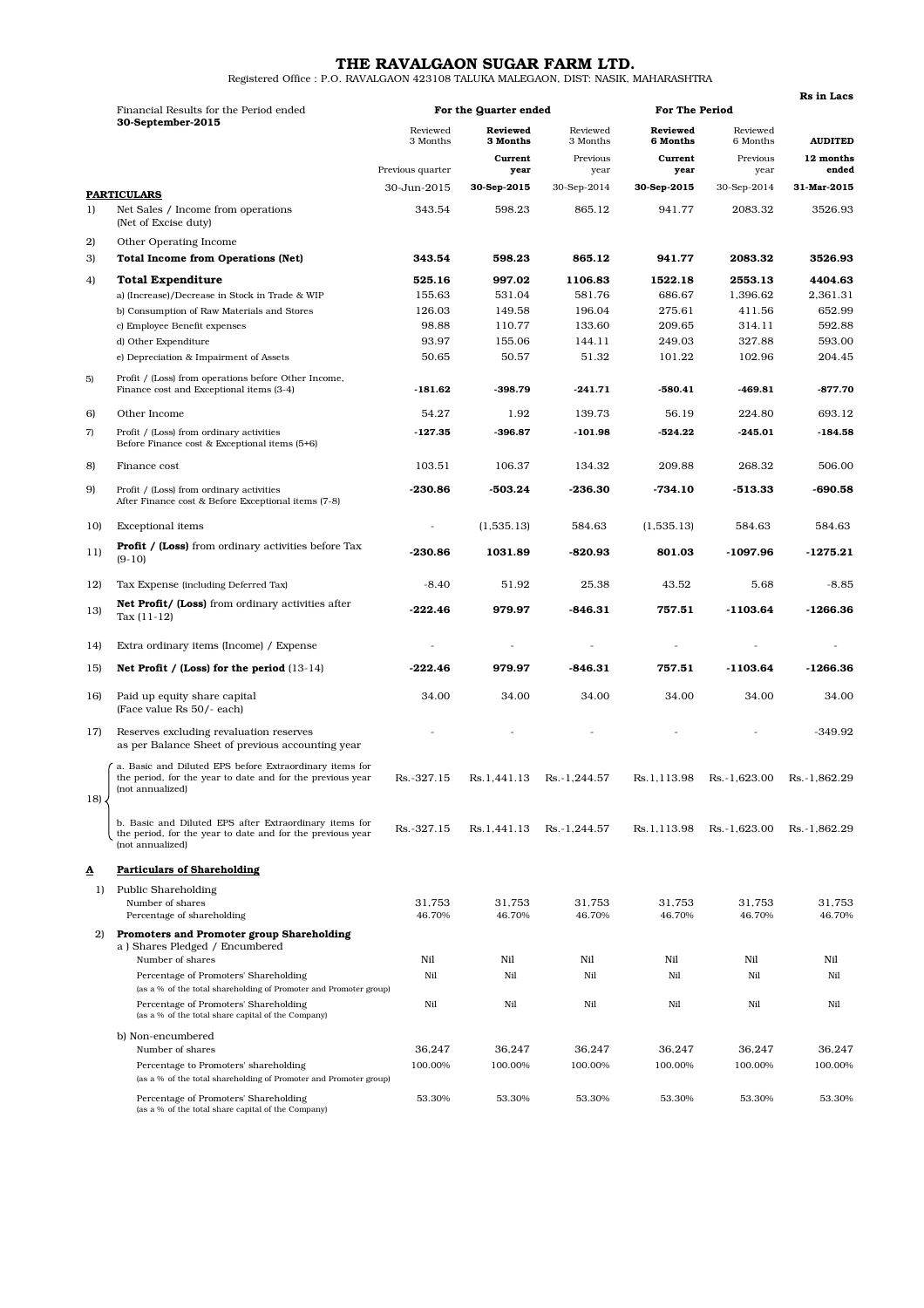# THE RAVALGAON SUGAR FARM LTD.

Registered Office : P.O. RAVALGAON 423108 TALUKA MALEGAON, DIST: NASIK, MAHARASHTRA

|    | Segmentwise Results for the Period ended<br>30-September-2015         |                       | <b>For The Period</b> |                      | <b>Rs</b> in Lacs    |                      |                |
|----|-----------------------------------------------------------------------|-----------------------|-----------------------|----------------------|----------------------|----------------------|----------------|
|    |                                                                       | For the Quarter ended |                       |                      |                      |                      |                |
|    |                                                                       | Reviewed<br>3 Months  | Reviewed<br>3 Months  | Reviewed<br>3 Months | Reviewed<br>6 Months | Reviewed<br>6 Months | <b>AUDITED</b> |
|    |                                                                       |                       | Current               | Previous             | Current              | Previous             | 12 months      |
|    |                                                                       | Previous quarter      | year                  | year                 | year                 | year                 | ended          |
|    | <b>PARTICULARS</b>                                                    | 30-Jun-2015           | 30-Sep-2015           | 30-Sep-2014          | 30-Sep-2015          | 30-Sep-2014          | 31-Mar-2015    |
| 1) | Segment Revenue (Including Other Income)                              |                       |                       |                      |                      |                      |                |
|    | a) Sugar                                                              | 111.90                | 1,820.76              | 678.02               | 1.932.66             | 1,594.66             | 2,893.02       |
|    | b) Confectionery                                                      | 315.79                | 334.73                | 392.64               | 650.52               | 869.59               | 1,591.21       |
|    | Less: Inter Segment Revenue                                           | 39.23                 | 56.97                 | 70.00                | 96.20                | 180.65               | 305.14         |
|    | Net Sales/ Income from Operations                                     | 388.46                | 2,098.52              | 1,000.66             | 2,486.98             | 2,283.60             | 4,179.09       |
| 2) | Segment Results Profit (+)/Loss (-)<br>before Tax and Interest        |                       |                       |                      |                      |                      |                |
|    | a) Sugar                                                              | $-79.71$              | 1149.88               | $-182.37$            | 1070.57              | $-274.31$            | 112.43         |
|    | b) Confectionery                                                      | $-1.90$               | 35.29                 | $-54.12$             | 33.39                | $-59.66$             | $-53.55$       |
|    | Total                                                                 | $-81.61$              | 1185.17               | $-236.49$            | 1103.96              | $-333.97$            | 58.88          |
|    | Less: Unallocated Expenses - Net                                      | 45.74                 | 1582.04               | $-134.51$            | 1628.18              | $-88.96$             | 243.46         |
|    | Less: Interest & Finance Charges                                      | 103.51                | 106.37                | 134.32               | 209.88               | 268.32               | 506.00         |
|    | Less Exceptional Item                                                 |                       | $-1,535.13$           | 584.63               | $-1,535.13$          | 584.63               | 584.63         |
|    | Profit / (Loss) before Tax                                            | $-230.86$             | 1031.89               | $-820.93$            | 801.03               | $-1097.96$           | $-1275.21$     |
|    | Tax Expenses (including Deferred Tax)                                 | $-8.40$               | 51.92                 | 25.38                | 43.52                | 5.68                 | $-8.85$        |
|    | Profit / (Loss) after Tax                                             | $-222.46$             | 979.97                | $-846.31$            | 757.51               | $-1103.64$           | $-1266.36$     |
|    | Extra Ordinary Item                                                   |                       |                       |                      |                      |                      |                |
|    | Net Profit / (Loss)                                                   | $-222.46$             | 979.97                | $-846.31$            | 757.51               | $-1103.64$           | $-1266.36$     |
| 3) | <b>Net Capital Employed</b><br>(Segment Assets - Segment Liabilities) |                       |                       |                      |                      |                      |                |
|    | a) Sugar                                                              | 2,206.89              | 1,585.90              | 2.976.14             | 1,585.90             | 2,976.14             | 2,399.03       |
|    | b) Confectionery                                                      | 11.40                 | 95.36                 | 114.82               | 95.36                | 114.82               | 106.14         |
|    | c) Others                                                             | 1071.51               | 1066.04               | 1469.95              | 1066.04              | 1469.95              | 1101.31        |
|    | Total                                                                 | 3.289.80              | 2.747.30              | 4.560.91             | 2747.30              | 4560.91              | 3606.48        |

### Notes

 $\Rightarrow$ The above results have been reviewed by the Audit Committee and taken on record by the Board of Directors at it's meeting held on 21-October-2015 .

 $\Rightarrow$ During the quarter ended 30-September-2015, no investor complaints were received and no complaint was pending at the beginning and at the end of the period.

 $\Rightarrow$ The company implemented the Voluntary Retirement Scheme (VRS) for the workmen at its factory. The one time expense on account of VRS is<br>Rs. 584.63 lacs during the quarter ended 30th September 2014 and the same is shown as

 $\Rightarrow$ During the quarter, the Exceptional item represents sale of land and building

 $\Rightarrow$ Figures for the earlier period / year have been regrouped and restated wherever necessary.

For The Ravalgaon Sugar Farm Ltd.

PLACE : Mumbai

H. B. Doshi DATE : 21-Oct-2015 Chairman & Managing Director